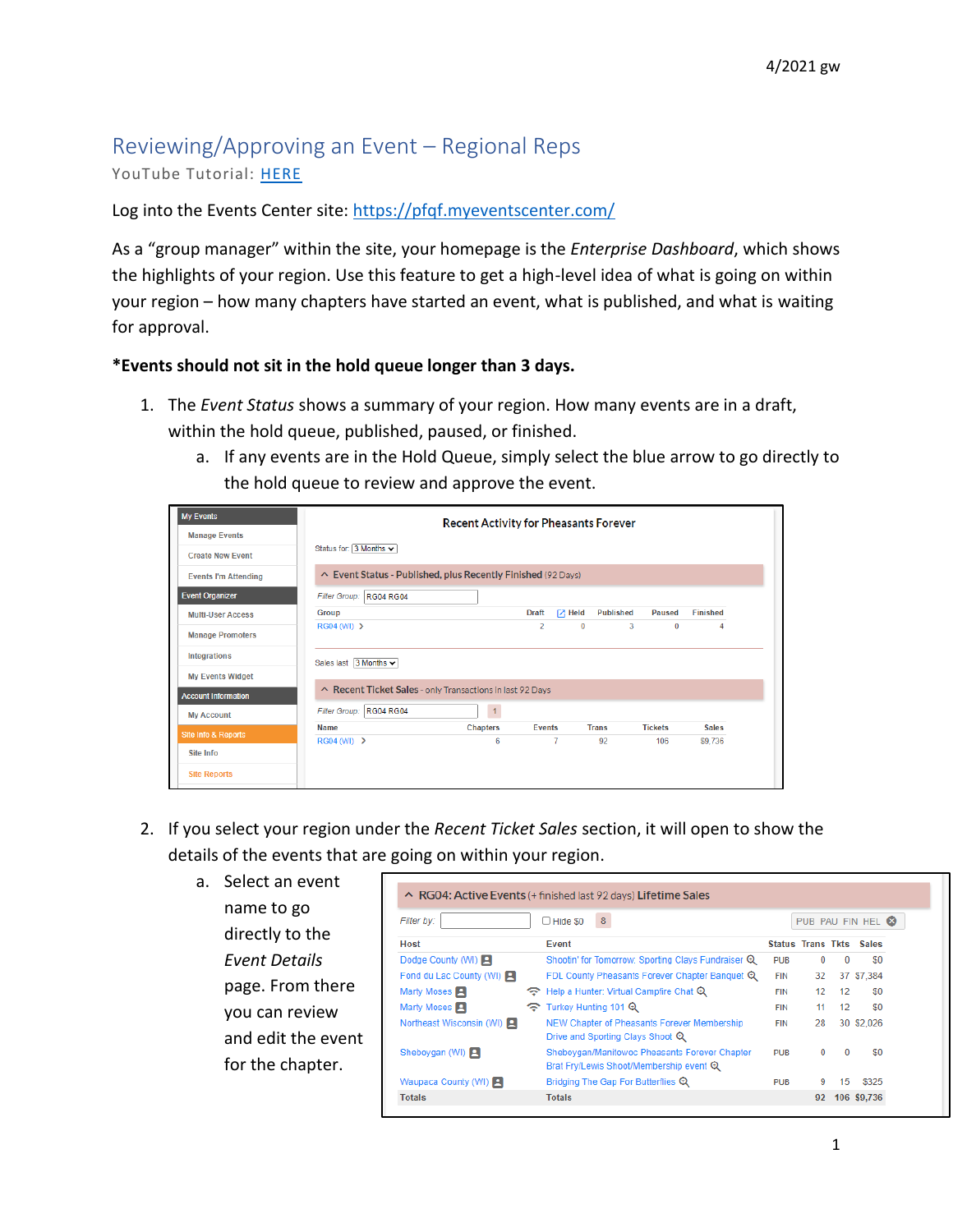- 3. Once at the *Hold Queue/Approval Queue*, **review each event before releasing it to the site**. This is important because there are a lot of moving parts to this site, especially in ensuring that the memberships will be processed correctly.
	- a. Here you will see any pending events for your group (region).
- 4. Review each event by clicking on the name this will open the event in a new tab.



**NOTE:** when you *Release* or *Deny* an event from this page, the approval list will not update automatically. Be sure to refresh your *Hold Queue* each time you approve an event.

- 5. What you will need to review for each event:
	- a. **Event Category** this is important both as a search feature on the site and for tracking events within our database.
	- b. **Host** double check that it was set up under the correct chapter account.
	- c. **Stripe Payment Account** a chapter event must be connected to the PF/QF Chapter Accounts within Stripe for their revenue to be distributed correctly.
	- d. **Ticket Details & Bundles** product codes, guest information, and bundling must be reviewed for every event.
- 6. Double check here that your chapters are creating their events from an existing template. This ensures that the correct membership information, data collection, and brand standards are being met.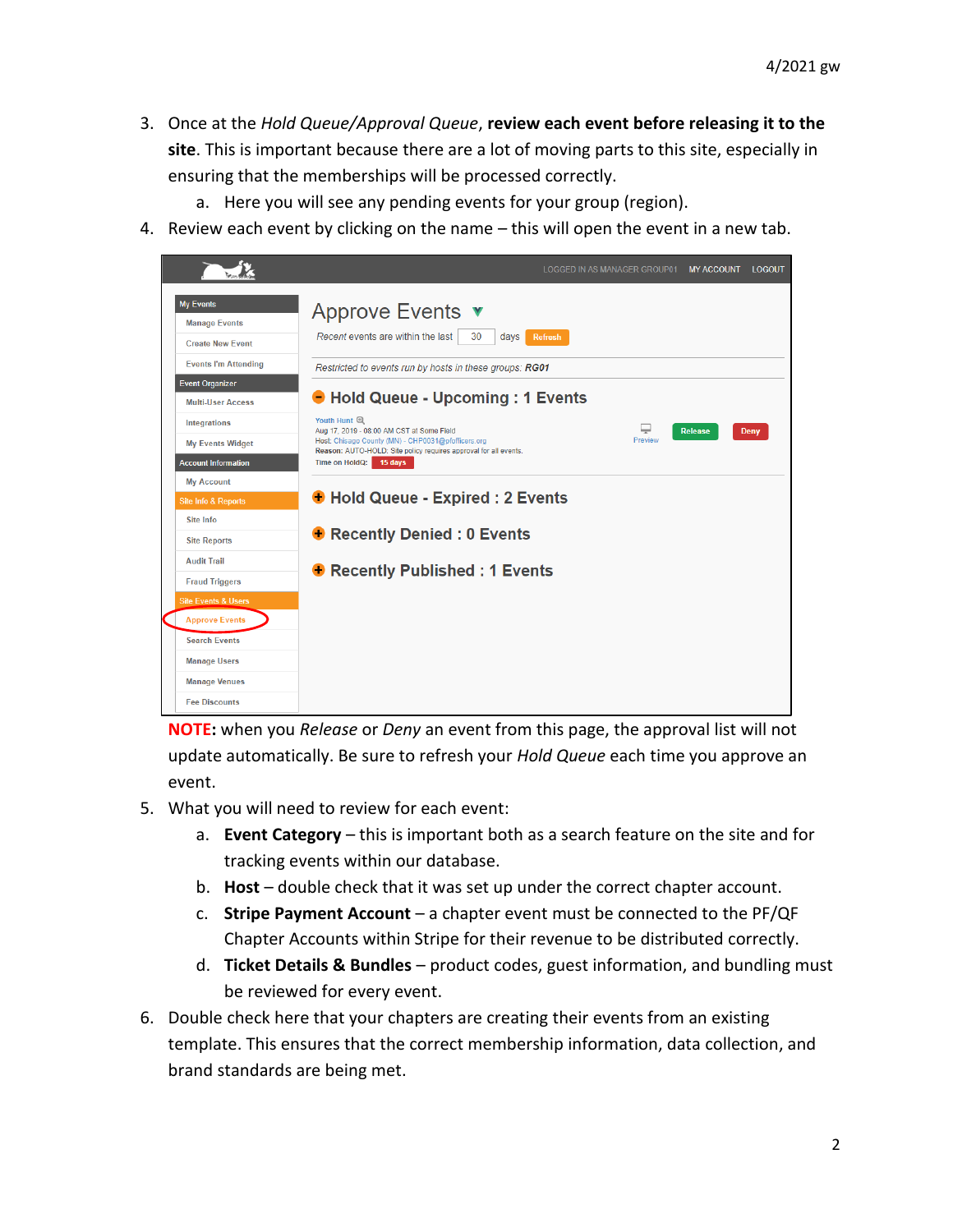- a. Paying attention to inconsistencies in the *Event Details* and *Ticket Details & Bundles* will be the easiest places to notice if they are not using a template.
- 7. Under the *Ticket Details & Bundles* you will see a breakdown of how each ticket is set up. This is the best place to review a chapter's event tickets.
	- a. All tickets should collect some sort of guest information, even if it is just an email and name.
	- b. Every ticket that includes a membership needs to have a product attached to it.
	- c. A bundled ticket should not have its own product, it should show that the tickets you have bundled together are the ones that contain the membership products.

| ▼ Ticket Details & Bundles                                                                                                                    |                    |             |                          |  |  |  |
|-----------------------------------------------------------------------------------------------------------------------------------------------|--------------------|-------------|--------------------------|--|--|--|
| Name                                                                                                                                          | Product            |             | <b>Price Guest Info</b>  |  |  |  |
| <b>Affiliate Membership Ticket</b>                                                                                                            | <b>QFAFFILIATE</b> |             | \$60.00 Email Addr Phone |  |  |  |
| Includes 1 dinner ticket and an annual QF membership (\$35 value). Please be sure to fill out the full name and address for the membership.   |                    |             |                          |  |  |  |
| <b>Meal Ticket</b>                                                                                                                            |                    | $$25.00 -$  |                          |  |  |  |
| Includes 1 dinner. ***MUST be a life member or a quest of a paid member.                                                                      |                    |             |                          |  |  |  |
| <b>Youth Membership Ticket</b>                                                                                                                | <b>QFWHISTLER</b>  |             | \$30.00 Addr DOB         |  |  |  |
| Includes 1 dinner ticket and 1 annual "Whistler" membership (\$15 value). *14 years and younger. Please be sure to fill out the full name and |                    |             |                          |  |  |  |
| address for the membership.                                                                                                                   |                    |             |                          |  |  |  |
| <b>Bronze Sponsor 2009</b>                                                                                                                    |                    | $$500.00 -$ |                          |  |  |  |
| Includes 4 meals, 2 QF annual memberships (\$35 value) and recognition. Please don't forget to include both names and addresses for           |                    |             |                          |  |  |  |
| membership materials.                                                                                                                         |                    |             |                          |  |  |  |
| <b>Meal Ticket</b>                                                                                                                            |                    |             | $\overline{\phantom{a}}$ |  |  |  |
| Affiliate Membership Ticket                                                                                                                   | OFAFFILIATE.       |             | Email Addr Phone         |  |  |  |

8. If any tickets are bundled, make sure they are bundled correctly, *i.e. a table sponsor has the right amount of memberships and meal tickets (to match the descriptions).* 

a. For example, below you can see that the Bronze Sponsor ticket bundle is incorrect – the description should match the ticket bundles.

\*\*It is also important that an email, address, and phone number are required for any ticket that includes a membership.

| ▼ Ticket Details & Bundles                                               |                                                                                                                                                  |                         |                         |
|--------------------------------------------------------------------------|--------------------------------------------------------------------------------------------------------------------------------------------------|-------------------------|-------------------------|
| <b>Name</b>                                                              |                                                                                                                                                  | <b>Price Guest Info</b> |                         |
| <b>Affiliate Membership Ticket</b>                                       | \$60.00                                                                                                                                          | <b>Email Addr Phone</b> |                         |
|                                                                          | Includes 1 dinner ticket and an annual QF membership (\$35 value). Please be sure to fill out the full name and address for the membership.      |                         |                         |
| <b>Meal Ticket</b>                                                       | $$25.00 -$                                                                                                                                       |                         |                         |
| Includes 1 dinner. ***MUST be a life member or a guest of a paid member. |                                                                                                                                                  |                         | There should be 2 meal  |
| <b>Bronze Sponsor</b>                                                    | $$500.00 -$                                                                                                                                      |                         | tickets and 2 Affiliate |
|                                                                          | Include 4 meals, 2 QF annual memberships (\$35 value) and recognition. Please don't forget to include both names and addresses for               |                         | Membership tickets to   |
| membership materials.                                                    |                                                                                                                                                  |                         | match the description   |
| <b>Meal Ticket</b>                                                       |                                                                                                                                                  |                         |                         |
| Affiliate Membership Ticket                                              |                                                                                                                                                  | <b>Email Addr Phone</b> |                         |
| <b>Chapter Sponsor Ticket 器</b>                                          | $$250.00 -$                                                                                                                                      |                         |                         |
|                                                                          | Includes 2 meals, an annual QF membership (\$35 value) and recognition. Please be sure to fill out the full name and address for the membership. |                         |                         |
| <b>Meal Ticket</b>                                                       |                                                                                                                                                  |                         |                         |
| Affiliate Membership Ticket                                              |                                                                                                                                                  | <b>Email Addr Phone</b> |                         |